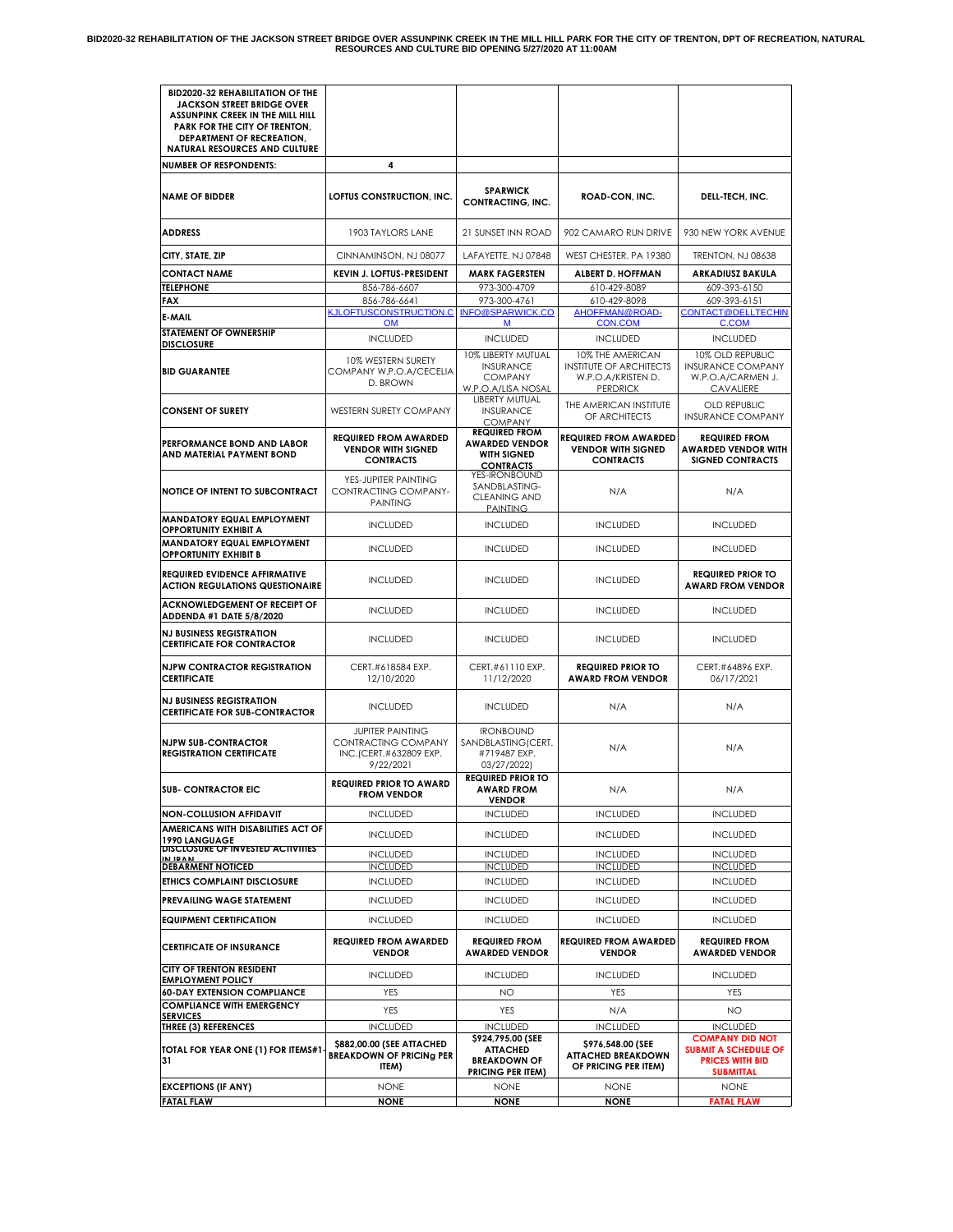$\bigcap$ 

**Schedule of Prices** 

| Item<br>$\frac{1}{2}$ | Descriptions:                             | Quantity        | <b>Unit</b>              | <b>Unit Cost</b> | <b>Total Cost</b>                    |
|-----------------------|-------------------------------------------|-----------------|--------------------------|------------------|--------------------------------------|
|                       |                                           | <b>BASE BID</b> |                          |                  |                                      |
| ⊣                     | Mobilization                              | <b>TUMP SUM</b> | $\overline{c}$           | $25,00$ °        | $25,000^\circ$                       |
| $\mathbf{\tilde{c}}$  | Construction Layout                       | 1,500           | <b>LIOCI</b>             | 5                | $1.500^{\circ}$                      |
| S                     | Silt Fence                                | SQ              | 느                        | 3500             | $rac{6}{11}$                         |
| 4                     | Temporary Inlet Sediment <sup>-Trap</sup> | $\mathbf{\sim}$ | $\supset$                | 455°             | Poo                                  |
| LŊ,                   | <b>Breakaway Barricade</b>                | 4               | ⊃                        | $50^{\circ}$     | $2.\infty$ °°                        |
| $\circ$               | Construction Sign                         | 87              | ပ္ပံ                     | 20°              | $1520^{00}$                          |
| 7                     | Final Cleanup                             | <b>LUMP SUM</b> | $\overline{c}$           | 2(6950           | $\frac{2}{2}$ ( $\circ$ 95°          |
| $\infty$              | Clearing Site                             | <b>LUMP SUM</b> | $\overline{c}$           | $25,000^\circ$   | $2500^{\circ}$                       |
| Ò                     | Excavation, Unclassified                  | 132             | $\overline{c}$           | $125^{\circ}$    | $\underline{\text{Sob}}^{\text{op}}$ |
| $\overline{10}$       | Warm Mix Asphalt 9.5m 64 Surface Course   | 37              |                          | 200 <sup>o</sup> | $\frac{1}{2}$                        |
| $\overline{C}$        | Remove Debris from Bridge Seat            | LUMP SUM        | $\overline{\mathcal{C}}$ | $Z$ (500°        | $Z \approx 000$                      |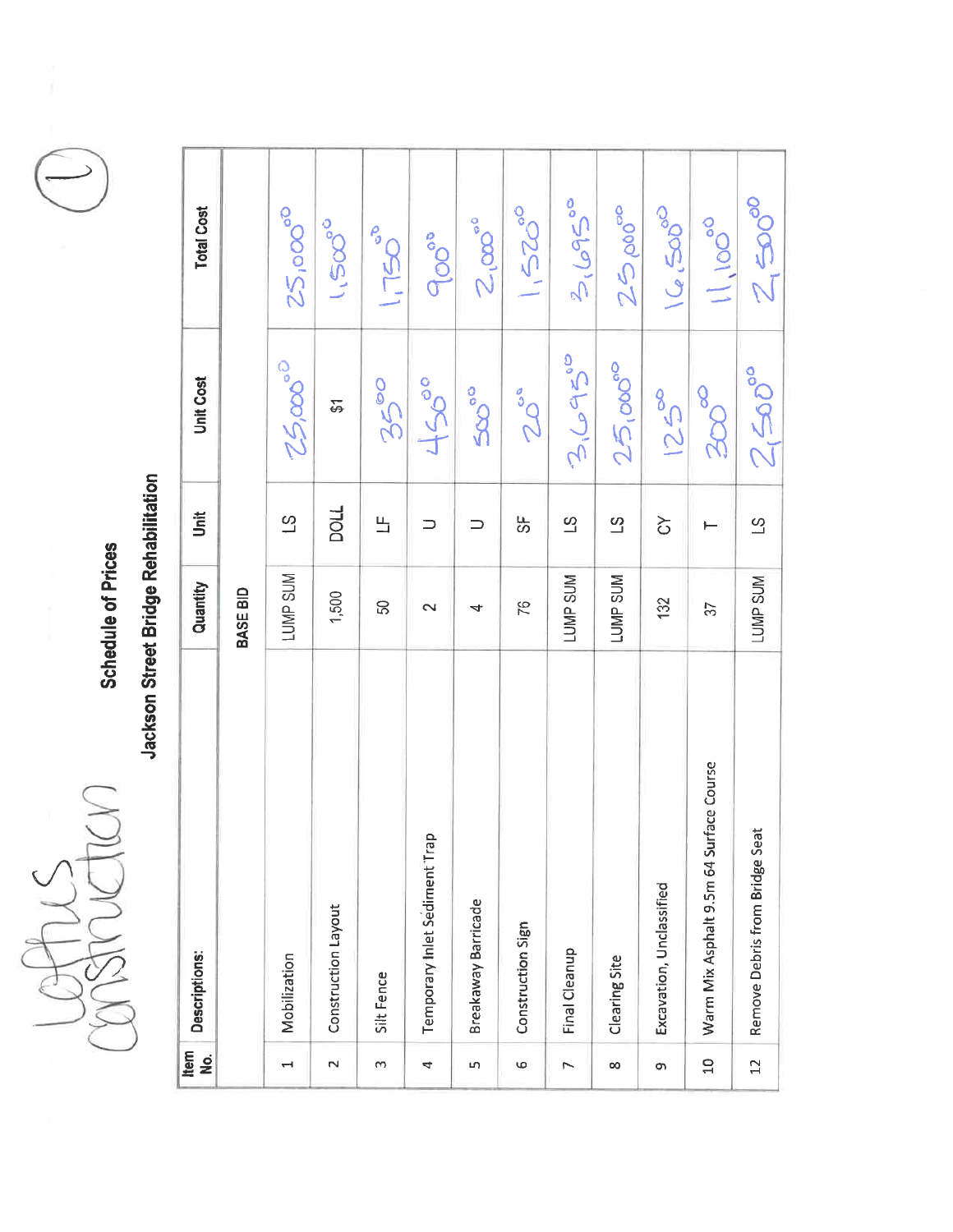| Item<br><u>g</u>        | Descriptions:                                             | Quantity  | İ              | <b>Unit Cost</b>     | <b>Total Cost</b>                  |
|-------------------------|-----------------------------------------------------------|-----------|----------------|----------------------|------------------------------------|
| $\mathfrak{L}$          | Masonry<br>Remove Vegetation and Clean                    | 2660      | LL<br>CO       | 60/9                 | 59000                              |
| $\overline{1}$          | Repointing Masonry                                        | 1330      | 5              | 250                  | 33.2500                            |
| $\frac{1}{11}$          | Rebuilding Existing Stone Masonry Wall                    | 540       | ₩              | 0000                 | $54.000^{00}$                      |
| 16                      | Structural Steel, Floorbeam Repair                        |           | $\Rightarrow$  | $\frac{2}{\sqrt{2}}$ | $Z_{\text{p}}^{\text{p}}$          |
| $\Box$                  | Structural Steel, Truss Top Chord Connection Plate Repair |           | $\Rightarrow$  | 2009                 | $Z_{\text{p}}$                     |
| $\frac{\infty}{\infty}$ | Fill Rivet Holes with H.S. Bolts                          | $\sim$    | $\Rightarrow$  | $250^{\circ}$        | $50^{\circ}$                       |
| ቧິ                      | Remove Concrete Encasement from Steel Beams               | မာ        | $\infty$       | $\frac{1}{2}$        | $22,50$ °                          |
| 20                      | Plaque Restoration                                        | LUMP SUM  | $\overline{5}$ | $\int_{C} 50$        | $\frac{1}{2}50^\circ$              |
| $\overline{21}$         | Timber Sidewalk Repairs                                   | မ္မ       |                | 22500                | 14.6250                            |
| 22                      | Tighten Loose Top Rail                                    |           |                | <b>6000-11</b>       | $\int_{0}^{1}$                     |
| 23                      | Railing<br>Reconnect Base of Pedestrian                   |           |                | <b>ado</b>           | $\sigma^{\text{opt}}$              |
| 24                      | Structural Steel, Scupper Deflector                       | $\dot{z}$ |                | <b>OOSCI</b>         | $\mathcal{L}(\mathcal{B},2\infty)$ |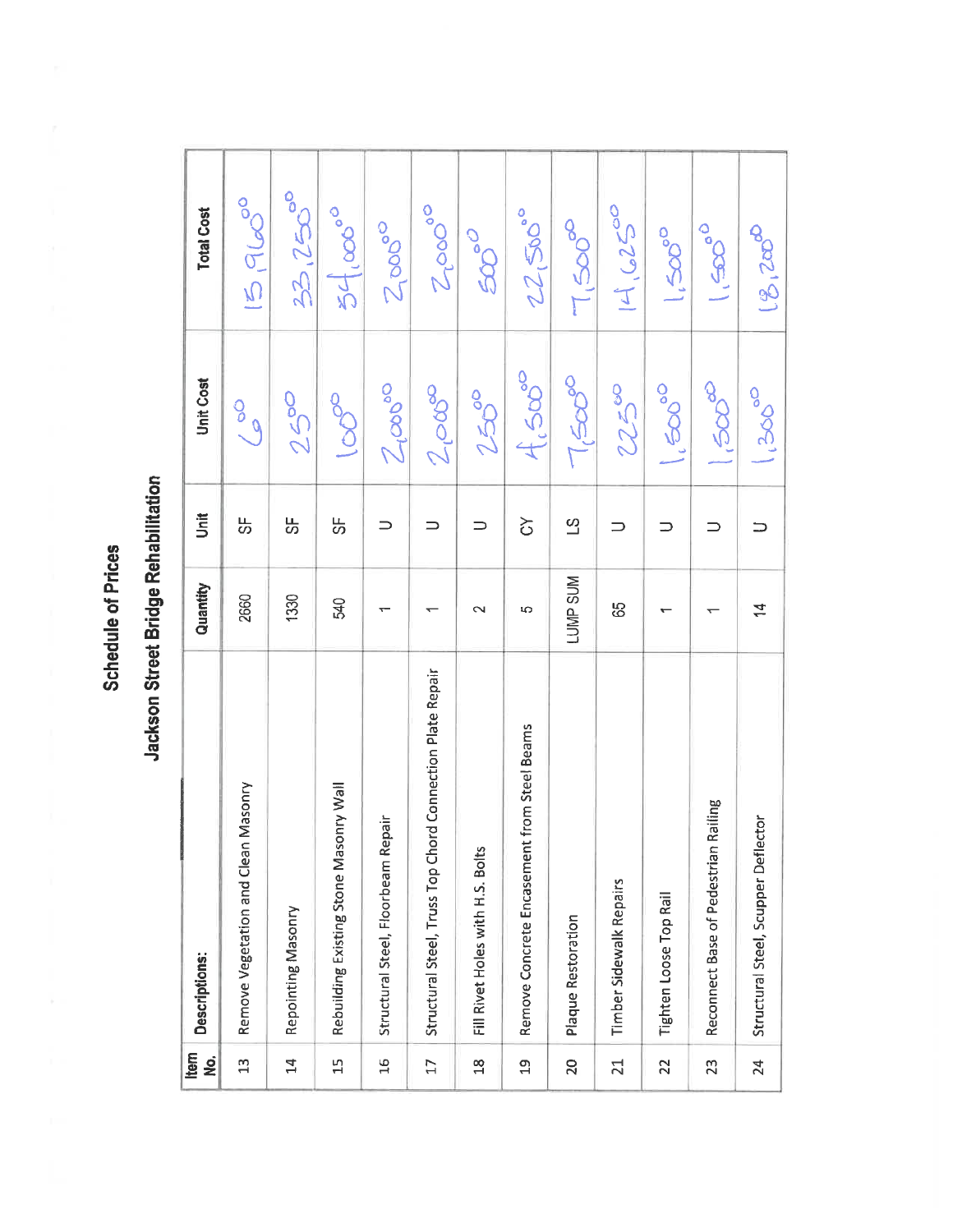| $\mathbf{f}$<br>ş | Descriptions:                                                                   | Quantity   | Unit           | <b>Unit Cost</b>         | <b>Total Cost</b>                                |
|-------------------|---------------------------------------------------------------------------------|------------|----------------|--------------------------|--------------------------------------------------|
| 25                | Remove Existing Bituminous Wearing Surface and Patch<br>Concrete Deck **        | 400        | $\approx$      | 5500                     | 22,00000                                         |
| 26                | Membrane Waterproofing                                                          | 320        | $\approx$      | 2500                     | $\mathscr{E}^{\infty}$                           |
| 27                | 6'-0" High<br>Chain-Link Construction Fence,                                    | 225        | 凸              | 800                      | $t,500^\infty$                                   |
| 28                | Topsoiling, 2" Thick                                                            | င္တ        | $\aleph$       | ooch                     | $\int_{0}^{1} 2\sigma \sigma \sigma \frac{1}{2}$ |
| 29                | Fertilizing and Seeding, Type A-3                                               | S          | $\frac{1}{3}$  | $\frac{1}{2}$            | 50000                                            |
| $\overline{5}$    | Straw Mulching                                                                  | 50         | $\frac{8}{3}$  | <b>OCO</b>               | <b>9909</b>                                      |
| $\frac{1}{2}$     | and Painting<br>Near-white Spot Blast Cleaning                                  | <b>MPS</b> | $\overline{c}$ | 580,000°                 | 580,00000                                        |
|                   | fuso thousand<br>eight hundred and eigh<br>BASE BID TOTAL (Total of Items 1-31) |            |                | Zoro les<br>Dollar<br>am | <b>982.000°</b>                                  |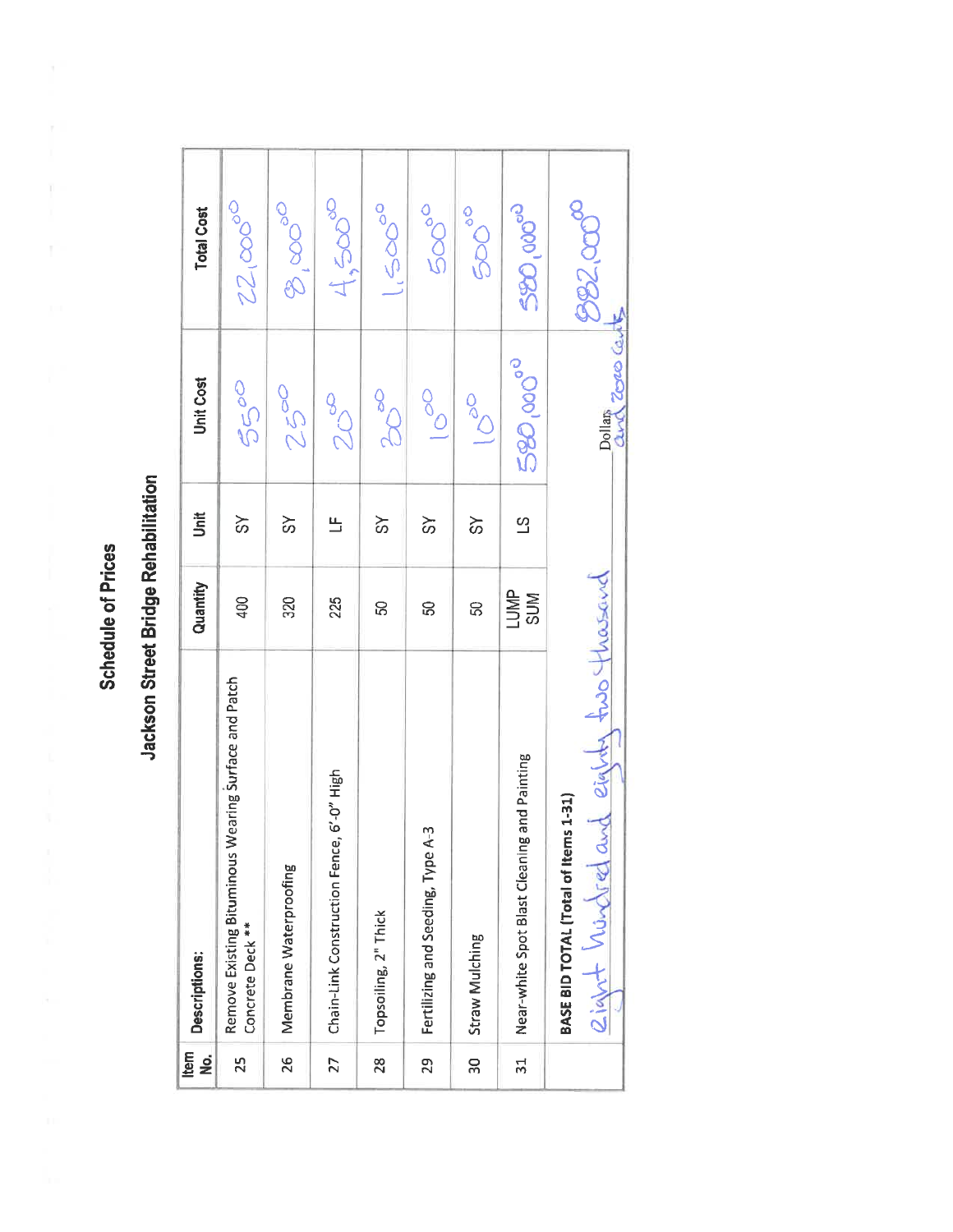| <b>PROVIDE A LIST SUB-CONTRACTORS</b><br><b>COPY OF LICENSES SUBMITTED WITH BID</b>                                                                                                                                                                                                                                                                                |
|--------------------------------------------------------------------------------------------------------------------------------------------------------------------------------------------------------------------------------------------------------------------------------------------------------------------------------------------------------------------|
| (MANDATORY IF APPLICABLE)<br>$\mathcal{L}$<br>ompai<br><b>NAME</b><br>Rose<br>ADDRESS                                                                                                                                                                                                                                                                              |
| Creadon, PA 1902<br>CITY, STATE, ZIP                                                                                                                                                                                                                                                                                                                               |
| <u> 1989 - Johann John Harry Harry Harry Harry Harry Harry Harry Harry Harry Harry Harry Harry Harry Harry Harry Harry Harry Harry Harry Harry Harry Harry Harry Harry Harry Harry Harry Harry Harry Harry Harry Harry Harry Har</u><br>285-6920<br>TELEPHONE:                                                                                                     |
|                                                                                                                                                                                                                                                                                                                                                                    |
| FAX NO. Painting                                                                                                                                                                                                                                                                                                                                                   |
| <u> La componenta de la componenta de la co</u><br>LICENSE NO.<br><u> 1980 - Jan Stein Stein Stein Stein Stein Stein Stein Stein Stein Stein Stein Stein Stein Stein Stein Stein Stein Stein Stein Stein Stein Stein Stein Stein Stein Stein Stein Stein Stein Stein Stein Stein Stein Stein Stein</u>                                                             |
|                                                                                                                                                                                                                                                                                                                                                                    |
| <b>NAME</b><br><u> 1989 - Amerikaan Staatsmann van die Staatsmann van die Staatsmann van die Staatsmann van die Staatsmann van die Staatsmann van die Staatsmann van die Staatsmann van die Staatsmann van die Staatsmann van die Staatsmann va</u>                                                                                                                |
|                                                                                                                                                                                                                                                                                                                                                                    |
| CITY, STATE, ZIP                                                                                                                                                                                                                                                                                                                                                   |
|                                                                                                                                                                                                                                                                                                                                                                    |
|                                                                                                                                                                                                                                                                                                                                                                    |
| $\begin{picture}(180,10) \put(0,0){\vector(1,0){100}} \put(15,0){\vector(1,0){100}} \put(15,0){\vector(1,0){100}} \put(15,0){\vector(1,0){100}} \put(15,0){\vector(1,0){100}} \put(15,0){\vector(1,0){100}} \put(15,0){\vector(1,0){100}} \put(15,0){\vector(1,0){100}} \put(15,0){\vector(1,0){100}} \put(15,0){\vector(1,0){100}} \put(15,0){\vector(1,0){100}}$ |
| LICENSE NO.                                                                                                                                                                                                                                                                                                                                                        |
|                                                                                                                                                                                                                                                                                                                                                                    |
| <b>NAME</b><br><u> Anglick (* 1952)</u>                                                                                                                                                                                                                                                                                                                            |
|                                                                                                                                                                                                                                                                                                                                                                    |
| $CITY$ , STATE, ZIP $\overline{\phantom{a}}$                                                                                                                                                                                                                                                                                                                       |
|                                                                                                                                                                                                                                                                                                                                                                    |
|                                                                                                                                                                                                                                                                                                                                                                    |
|                                                                                                                                                                                                                                                                                                                                                                    |
| LICENSE NO.                                                                                                                                                                                                                                                                                                                                                        |
|                                                                                                                                                                                                                                                                                                                                                                    |
| <b>NAME</b><br><u> 1989 - Antonio Statistiko eta martxaren erromako erregea (h. 1988).</u>                                                                                                                                                                                                                                                                         |
|                                                                                                                                                                                                                                                                                                                                                                    |
|                                                                                                                                                                                                                                                                                                                                                                    |
| <b>TELEPHONE:</b>                                                                                                                                                                                                                                                                                                                                                  |
|                                                                                                                                                                                                                                                                                                                                                                    |
|                                                                                                                                                                                                                                                                                                                                                                    |
| LICENSE NO.                                                                                                                                                                                                                                                                                                                                                        |
| <b>NAME</b>                                                                                                                                                                                                                                                                                                                                                        |
| ADDRESS AND RESERVE AND A RESIDENCE AND A RESERVE AND A RESIDENCE AND A RESERVE AND A RESIDENCE AND A RESIDENCE OF A RESIDENCE OF A RESIDENCE OF A RESIDENCE OF A RESIDENCE OF A RESIDENCE OF A RESIDENCE OF A RESIDENCE OF A                                                                                                                                      |
|                                                                                                                                                                                                                                                                                                                                                                    |
|                                                                                                                                                                                                                                                                                                                                                                    |
| FAX NO.                                                                                                                                                                                                                                                                                                                                                            |
|                                                                                                                                                                                                                                                                                                                                                                    |
|                                                                                                                                                                                                                                                                                                                                                                    |
|                                                                                                                                                                                                                                                                                                                                                                    |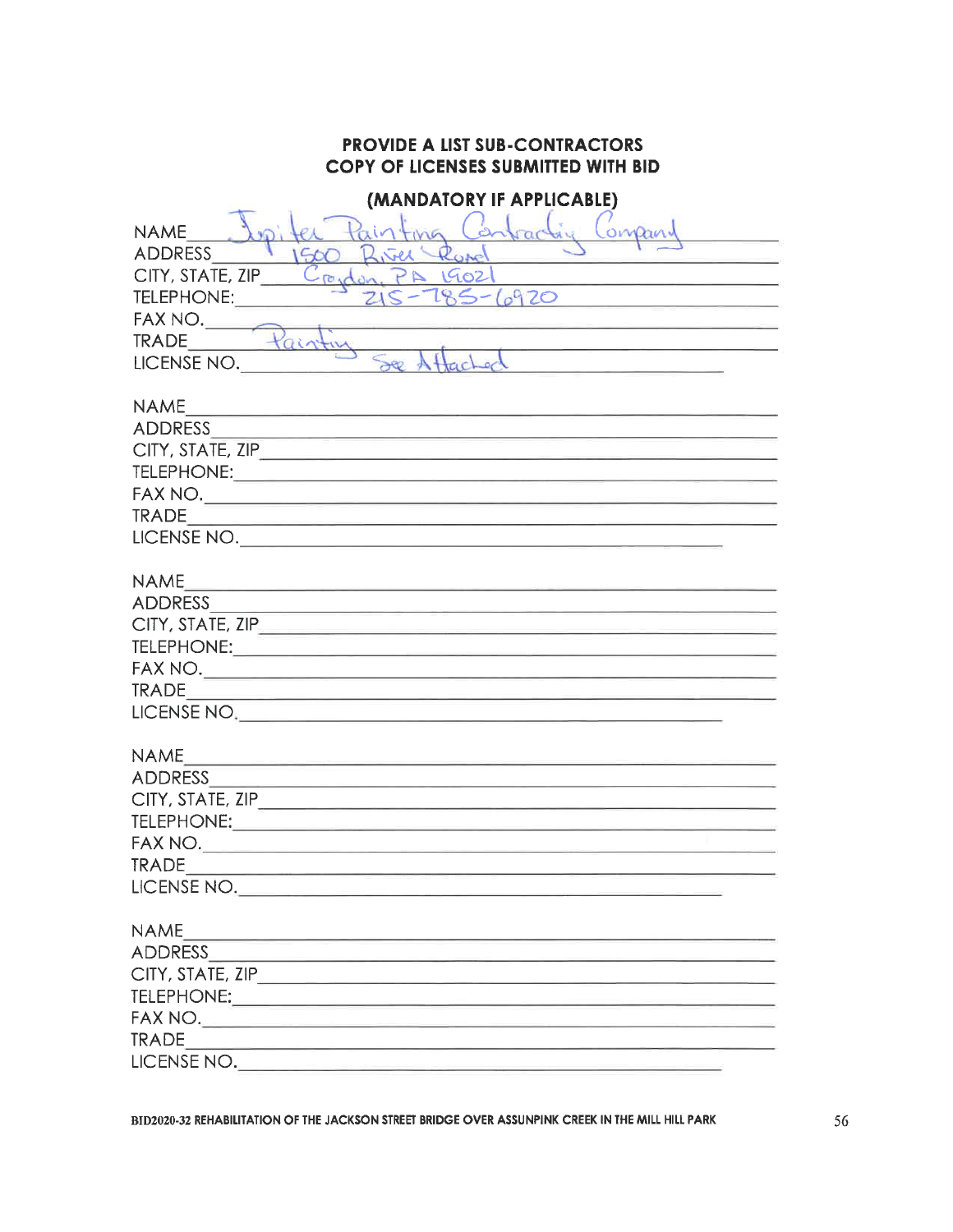Saarwer Compating

Schedule of Prices



| Item<br>No.              | Descriptions:                           | Quantity        | <b>Jnit</b>    | Unit Cost           | <b>Total Cost</b> |
|--------------------------|-----------------------------------------|-----------------|----------------|---------------------|-------------------|
|                          |                                         | <b>BASE BID</b> |                |                     |                   |
| $\overline{\phantom{0}}$ | Mobilization                            | LUMP SUM        | $\overline{c}$ | 92,000.00           | 92,000.00         |
| $\sim$                   | Construction Layout                     | 1,500           | TIOCI          | $\overleftarrow{ }$ | 1,500.00          |
| S                        | Silt Fence                              | 50              | 凸              | 5.00                | 250.00            |
| 4                        | Temporary Inlet Sediment Trap           | $\sim$          | ⊃              | 80.00               | 160.00            |
| LN.                      | Breakaway Barricade                     | 4               |                | 100.00              | 400.00            |
| Ф                        | Construction Sign                       | 76              | 贻              | 15.00               | 1,140.00          |
| $\overline{ }$           | Final Cleanup                           | LUMP SUM        | $\overline{5}$ | 10,000.00           | 10,000.00         |
| œ                        | Clearing Site                           | <b>LUMP SUM</b> | $\Omega$       | 92,000.00           | 92,000.00         |
| თ                        | Excavation, Unclassified                | 132             | $\Im$          | 150.00              | 19,800.00         |
| $10$                     | Warm Mix Asphalt 9.5m 64 Surface Course | 57              | ⊢              | 350.00              | 12,950.00         |
| 22                       | Remove Debris from Bridge Seat          | LUMP SUM        | $\overline{c}$ | 500.00              | 500.00            |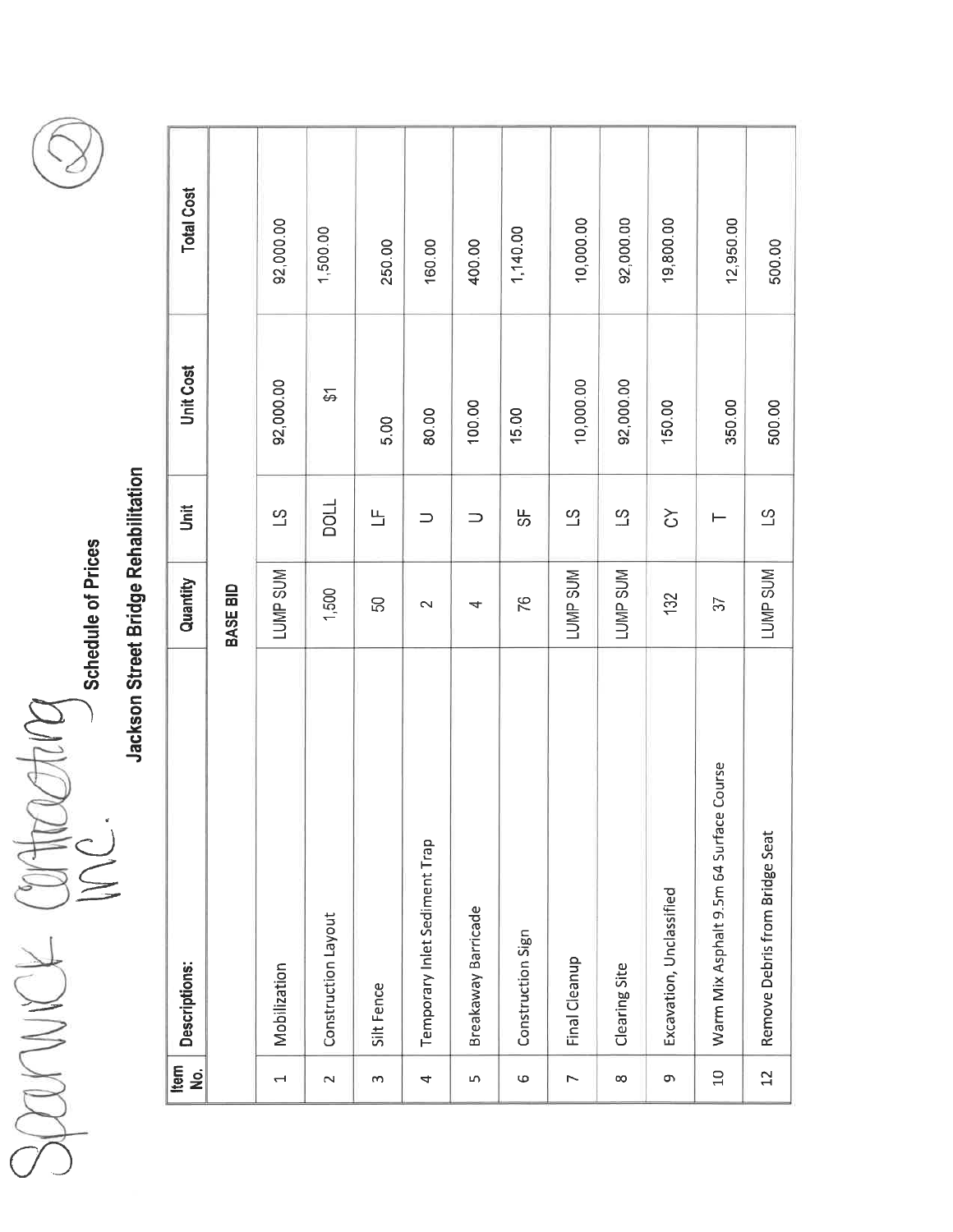| Item<br><u>ş</u> | Descriptions:                                                | Quantity       | jnit           | Unit Cost | <b>Total Cost</b> |
|------------------|--------------------------------------------------------------|----------------|----------------|-----------|-------------------|
| $\mathfrak{L}$   | Remove Vegetation and Clean Masonry                          | 2660           | ₩              | 7.00      | 18,620.00         |
| $\overline{4}$   | Repointing Masonry                                           | 1330           | 贻              | 25.00     | 33,250.00         |
| 15               | Rebuilding Existing Stone Masonry Wall                       | 540            | ပ္တ            | 120.00    | 64,800.00         |
| $\frac{9}{2}$    | Structural Steel, Floorbeam Repai                            |                | ⊃              | 2,000.00  | 2,000.00          |
| $\overline{17}$  | Connection Plate Repair<br>Structural Steel, Truss Top Chord |                | ⊃              | 4,200.00  | 4,200.00          |
| $\frac{8}{18}$   | Fill Rivet Holes with H.S. Bolts                             | $\sim$         | ⊃              | 500.00    | 1,000.00          |
| $\overline{a}$   | m Steel Beams<br>Remove Concrete Encasement fro              | 5              | る<br>ひ         | 4,000.00  | 20,000.00         |
| 20               | Plaque Restoration                                           | LUMP SUM       | $\overline{c}$ | 6,000.00  | 6,000.00          |
| $\overline{21}$  | Timber Sidewalk Repairs                                      | 89             | ⊃              | 210.00    | 13,650.00         |
| 22               | Tighten Loose Top Rail                                       |                | ⊃              | 1,000.00  | 1,000.00          |
| 23               | Reconnect Base of Pedestrian Railing                         |                | ⊃              | 2,000.00  | 2,000.00          |
| 24               | Structural Steel, Scupper Deflector                          | $\overline{4}$ |                | 625.00    | 8,750.00          |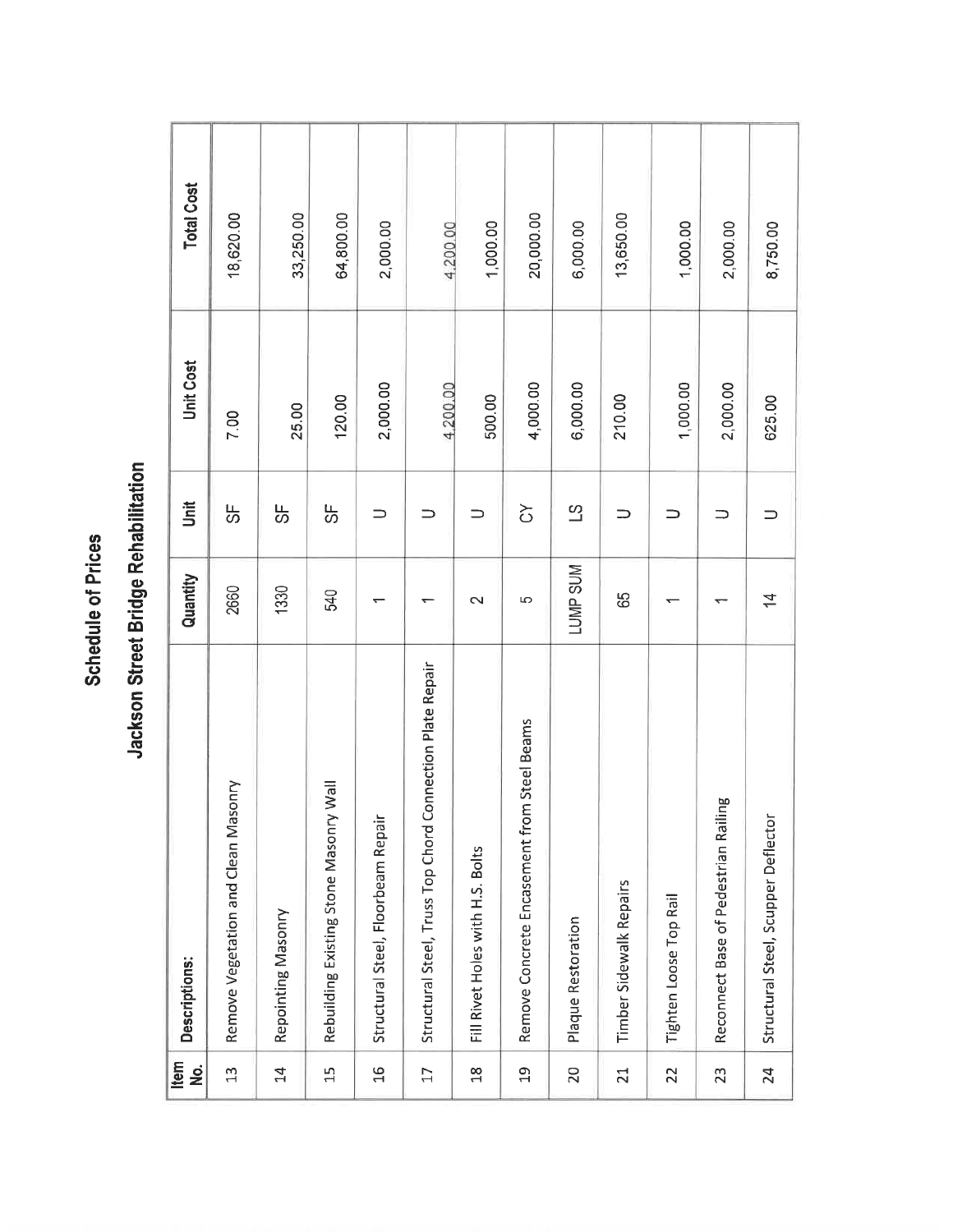| Item<br>ġ      | Descriptions:                                                                | Quantity        | ji             | <b>Unit Cost</b> | <b>Total Cost</b> |
|----------------|------------------------------------------------------------------------------|-----------------|----------------|------------------|-------------------|
| 25             | ring Surface and Patch<br>Remove Existing Bituminous Wea<br>Concrete Deck ** | 400             | $\frac{1}{5}$  | 100.00           | 40,000.00         |
| 26             | Membrane Waterproofing                                                       | 320             | న              | 25.00            | 8,000.00          |
| 27             | Chain-Link Construction Fence, 6'-0" High                                    | 225             | 凸              | 15.00            | 3,375.00          |
| 28             | Topsoiling, 2" Thick                                                         | 50              | ଚ              | 7.00             | 350.00            |
| 29             | Fertilizing and Seeding, Type A-3                                            | 50              | $\frac{8}{3}$  | 1.00             | 50.00             |
| 30             | Straw Mulching                                                               | 50              | $\approx$      | 1.00             | 50.00             |
| $\overline{5}$ | Near-white Spot Blast Cleaning and Painting                                  | MP <sub>S</sub> | $\overline{c}$ | 467,000.00       | 467,000.00        |
|                | BASE BID TOTAL (Total of Items 1-31)                                         |                 |                |                  | 924,795.00        |
|                | R THOUSAND SEVEN HUNDRED NINETY FIVE<br>NINE HUNDRED TWENTY FOU              |                 |                | Dollars          |                   |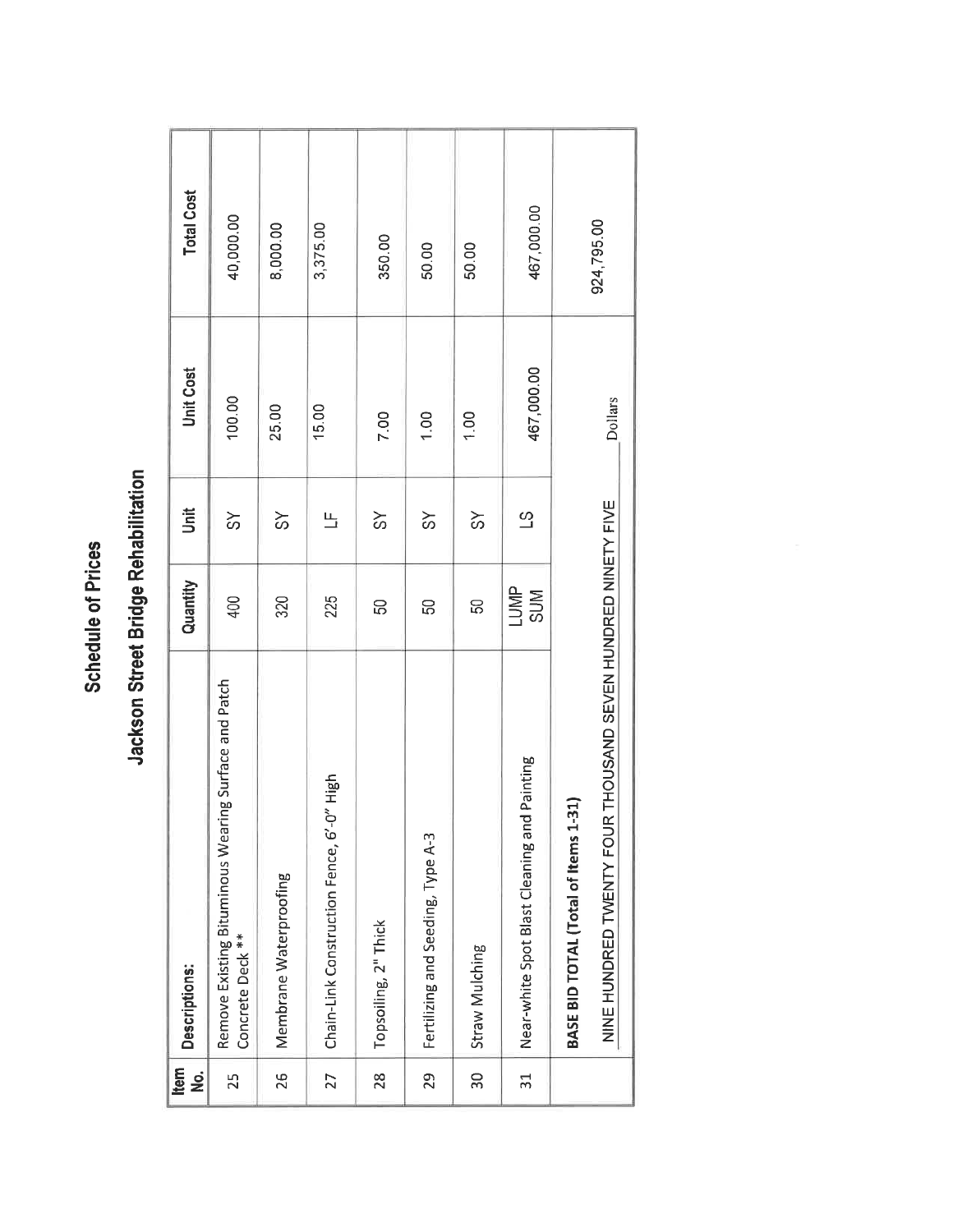## **PROVIDE A LIST SUB-CONTRACTORS** COPY OF LICENSES SUBMITTED WITH BID

## (MANDATORY IF APPLICABLE)

| NAME Ironbound Sandblasting                                                                                                                                                                                                    |
|--------------------------------------------------------------------------------------------------------------------------------------------------------------------------------------------------------------------------------|
| ADDRESS 539 Ferry St                                                                                                                                                                                                           |
| CITY, STATE, ZIP Newark, NJ 07105                                                                                                                                                                                              |
| TELEPHONE: (973) 690-2911<br><u> 1980 - Johann John Harrison, martin al-Amerikaansk politik (</u>                                                                                                                              |
|                                                                                                                                                                                                                                |
| TRADE Cleaning and Painting Committee Committee Committee Committee Committee Committee Committee Committee Committee Committee Committee Committee Committee Committee Committee Committee Committee Committee Committee Comm |
| LICENSE NO. 2008 219487                                                                                                                                                                                                        |
|                                                                                                                                                                                                                                |
| <b>NAME</b>                                                                                                                                                                                                                    |
|                                                                                                                                                                                                                                |
|                                                                                                                                                                                                                                |
|                                                                                                                                                                                                                                |
| FAX NO.                                                                                                                                                                                                                        |
|                                                                                                                                                                                                                                |
| LICENSE NO.                                                                                                                                                                                                                    |
|                                                                                                                                                                                                                                |
| <b>NAME</b>                                                                                                                                                                                                                    |
|                                                                                                                                                                                                                                |
| CITY, STATE, ZIP                                                                                                                                                                                                               |
|                                                                                                                                                                                                                                |
|                                                                                                                                                                                                                                |
|                                                                                                                                                                                                                                |
| LICENSE NO.                                                                                                                                                                                                                    |
|                                                                                                                                                                                                                                |
|                                                                                                                                                                                                                                |
|                                                                                                                                                                                                                                |
|                                                                                                                                                                                                                                |
|                                                                                                                                                                                                                                |
|                                                                                                                                                                                                                                |
|                                                                                                                                                                                                                                |
| LICENSE NO.                                                                                                                                                                                                                    |
|                                                                                                                                                                                                                                |
| <b>NAME</b><br><u> 1980 - An Dùbhlachd ann an Dùbhlachd ann an Dùbhlachd ann an Dùbhlachd ann an Dùbhlachd ann an Dùbhlachd ann an </u>                                                                                        |
|                                                                                                                                                                                                                                |
|                                                                                                                                                                                                                                |
|                                                                                                                                                                                                                                |
|                                                                                                                                                                                                                                |
|                                                                                                                                                                                                                                |
| LICENSE NO.                                                                                                                                                                                                                    |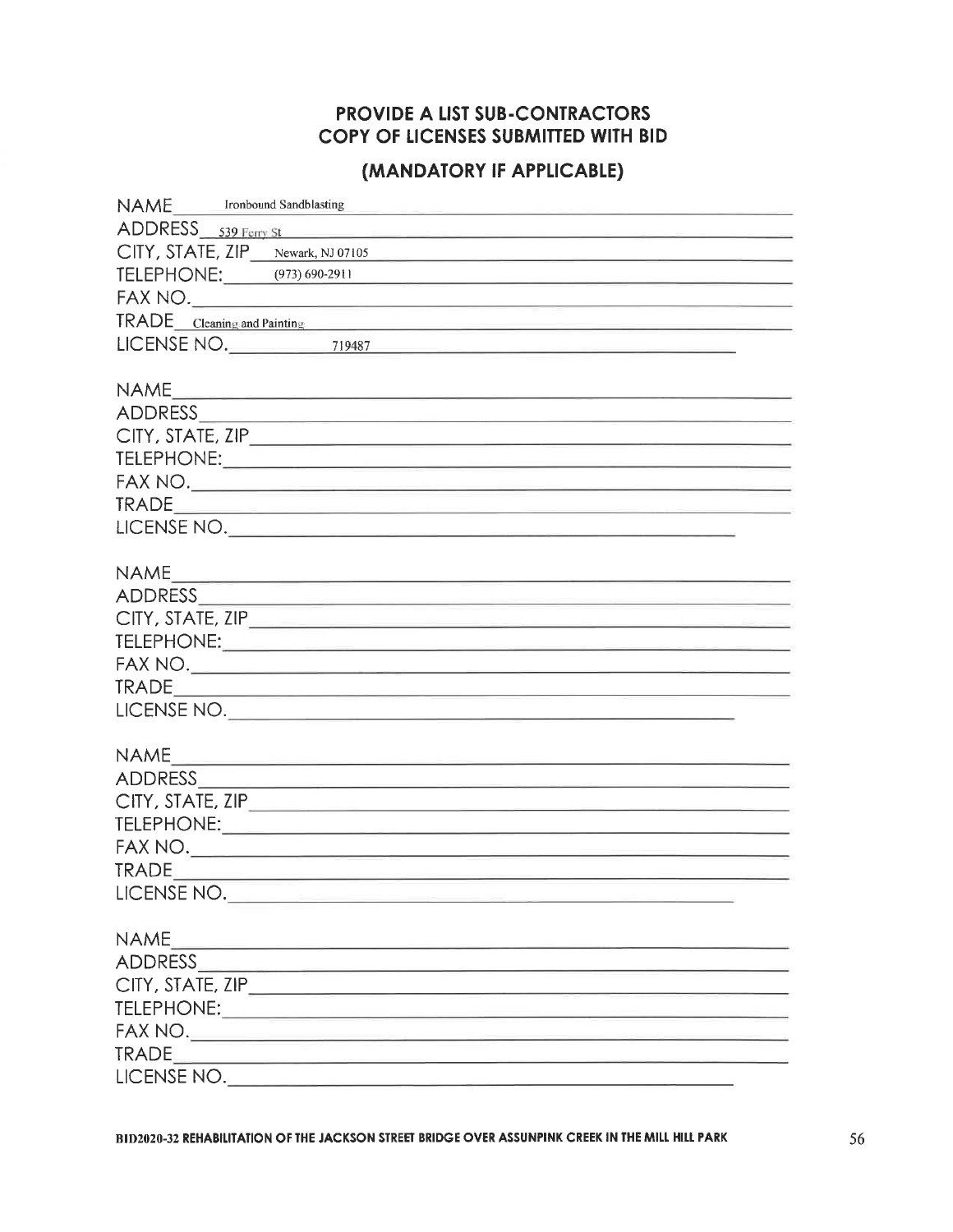ROOD-ODN INC.



|                | Item<br><u>o</u>         | Descriptions:                           | Quantity        | Jnit                    | <b>Unit Cost</b>              | <b>Total Cost</b>        |
|----------------|--------------------------|-----------------------------------------|-----------------|-------------------------|-------------------------------|--------------------------|
|                |                          |                                         | <b>BASE BID</b> |                         |                               |                          |
|                | $\overline{\phantom{a}}$ | Mobilization                            | LUMP SUM        | $\frac{3}{2}$           | 872,000.00                    | 72,000.00                |
|                | $\sim$                   | Construction Layout                     | 1,500           | DOLL                    | 5                             | 1.00<br>鸣                |
|                | m                        | Silt Fence                              | င္တ             | $\overline{\mathbf{L}}$ | $A_{3,3}$ oo                  | 81150.00                 |
|                | 4                        | Temporary Inlet Sediment Trap           | $\sim$          | $\Rightarrow$           | $60^{36}$                     | 490.00                   |
|                | S                        | Breakaway Barricade                     | 4               | ⋍                       | \$350.00                      | 41,400.00                |
|                | 6                        | Construction Sign                       | PG.             | ပ္ပ                     | <b>A</b> 30, 00               | 2,280.00                 |
|                | $\overline{ }$           | Final Cleanup                           | <b>LUMP SUM</b> | $\overline{c}$          | 8 8,620.00                    | 8 600,00                 |
|                | œ                        | Clearing Site                           | LUMP SUM        | $\overline{c}$          | <b>A</b> <sub>21,300,00</sub> | 4 21, 300.00             |
|                | G                        | Excavation, Unclassified                | 132             | と                       | 483.00                        | 810,956.00               |
|                | $\frac{0}{1}$            | Warm Mix Asphalt 9.5m 64 Surface Course | $\mathfrak{D}$  |                         | \$454.00                      | $\frac{1}{2}$ (c, 798.00 |
| $\mathfrak{a}$ |                          | Remove Debris from Bridge Seat          | LUMP SUM        | $\mathfrak{S}$          | 89,620.00                     | \$ 9620,00               |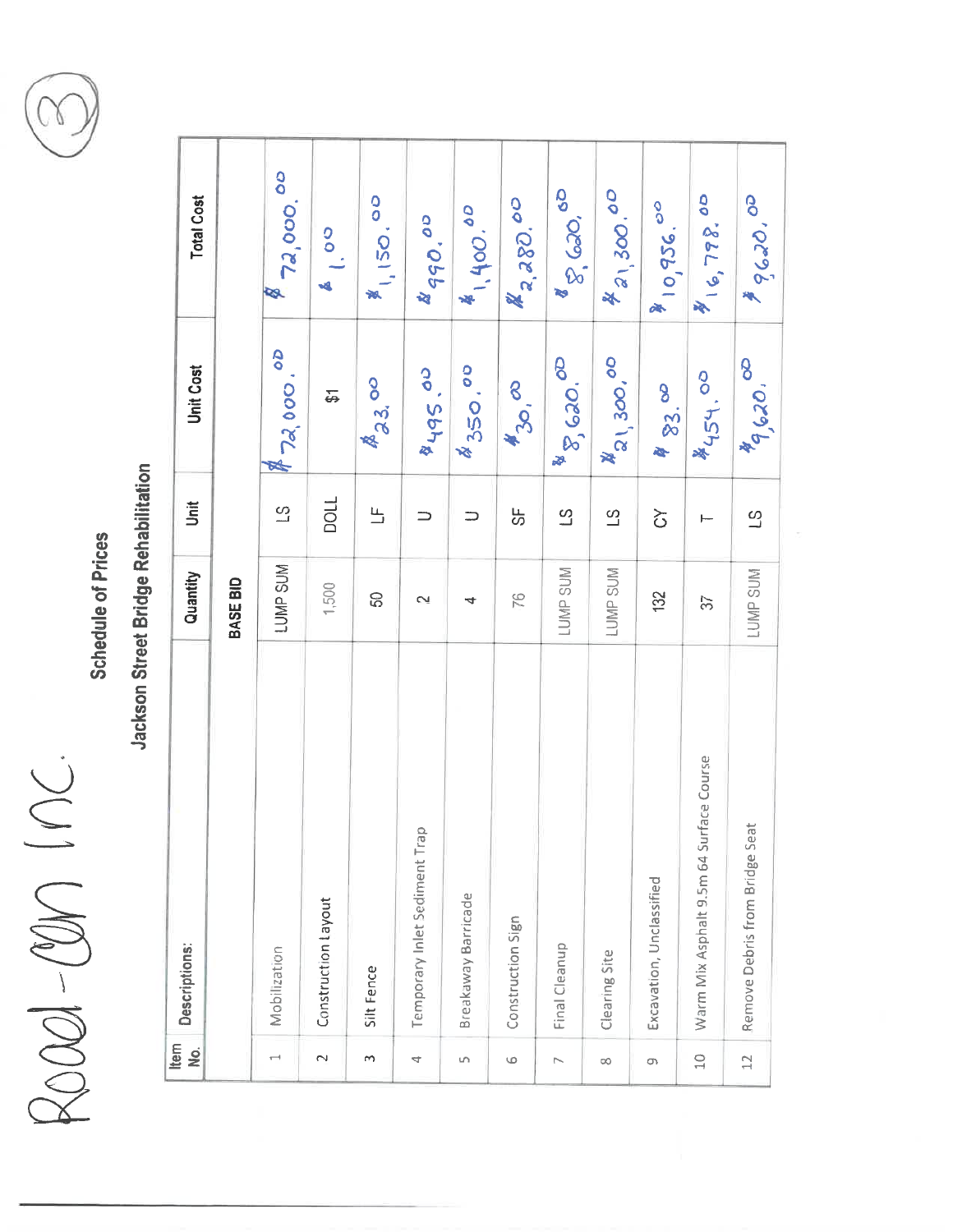| Item<br>, ok                | Descriptions:                                             | Quantity        | jint                     | Unit Cost             | <b>Total Cost</b>    |
|-----------------------------|-----------------------------------------------------------|-----------------|--------------------------|-----------------------|----------------------|
| $\mathbb{C}$                | Remove Vegetation and Clean Masonry                       | 2660            | 贵                        | 47.50                 | 819,920.00           |
| $\overline{4}$              | Repointing Masonry                                        | 1330            | 5                        | 438.00                | \$50,540.00          |
| $\overline{15}$             | Rebuilding Existing Stone Masonry Wall                    | 540             | しの                       | 446.00                | \$78,640.00          |
| 16                          | Structural Steel, Floorbeam Repair                        |                 | $\qquad \qquad \Box$     | \$3,540.00            | \$3,540.00           |
| $\Box$                      | Structural Steel, Truss Top Chord Connection Plate Repair |                 | $\Rightarrow$            | $4 - 500.00$          | $\frac{1}{2}$ 700.00 |
| $\frac{8}{10}$              | Fill Rivet Holes with H.S. Bolts                          | $\sim$          | $\Rightarrow$            | 90.68                 | <b>E</b> 338.00      |
| $\overset{\textcirc}{\Box}$ | Remove Concrete Encasement from Steel Beams               | LO.             | $\overleftrightarrow{C}$ | 6, 825.00             | 834, 125.00          |
| 20                          | Plaque Restoration                                        | <b>LUMP SUM</b> | $\mathbb{S}$             | $\frac{1}{2}370.00$   | \$\$, 370.00         |
| 21                          | Timber Sidewalk Repairs                                   | 65              | $\Rightarrow$            | $\frac{3}{2}$ / 52.00 | \$9,280,00           |
| 22                          | Tighten Loose Top Rail                                    |                 | ⊃                        | 8740.00               | \$740.00             |
| 23                          | Railing<br>Reconnect Base of Pedestrian                   |                 | $\supset$                | 8740.00               | 4740,00              |
| 24                          | Structural Steel, Scupper Deflector                       | $\overline{4}$  |                          | $\frac{1}{2}$ $200$ . | 830, 800.00          |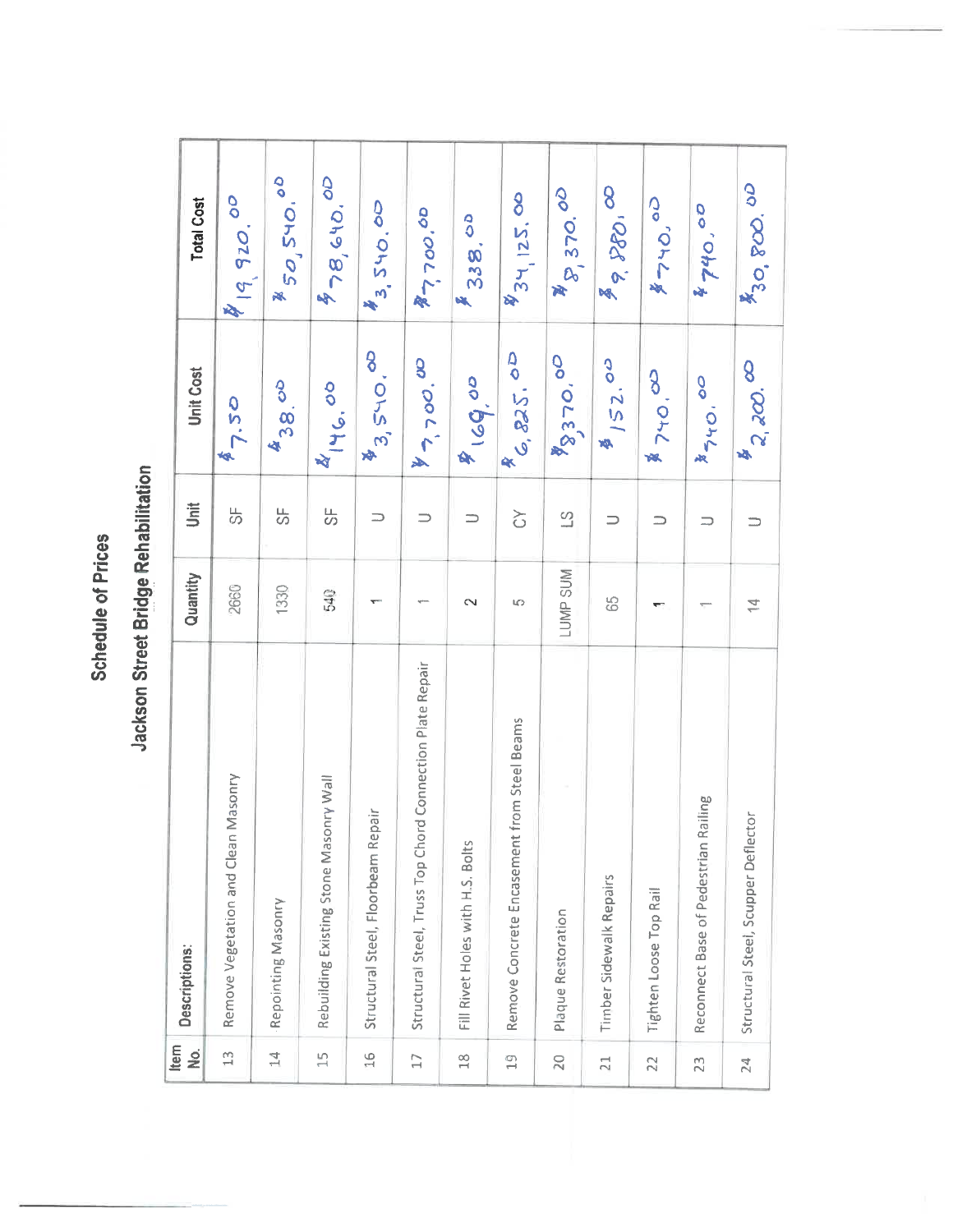# ROOC-CON, VIC

## **Schedule of Prices**

| Item<br>$\frac{1}{2}$ | Descriptions:                                                                                        | Quantity     | Š                        | <b>Unit Cost</b>          | <b>Total Cost</b>                   |
|-----------------------|------------------------------------------------------------------------------------------------------|--------------|--------------------------|---------------------------|-------------------------------------|
| 25                    | Remove Existing Bituminous Wearing Surface and Patch<br>Concrete Deck **                             | 400          | $\frac{8}{3}$            | \$178.00                  | 871,200.00                          |
| 26                    | Membrane Waterproofing                                                                               | 320          | $\approx$                | 846.00                    | $\frac{1}{2}$ 14, 720.00            |
| 27                    | $6' - 0''$ High<br>Chain-Link Construction Fence,                                                    | 225          | $\mathbf{u}$             | $\frac{1}{2}$ 00          | 2,700.00                            |
| $\frac{8}{28}$        | Topsoiling, 2" Thick                                                                                 | 50           | $\frac{8}{3}$            | 253.00                    | 42,650.00                           |
| 29                    | Fertilizing and Seeding, Type A-3                                                                    | 50           | $\frac{8}{5}$            | \$26.00                   | 1300,00                             |
| $\frac{1}{2}$         | Straw Mulching                                                                                       | 50           | $\frac{8}{3}$            | 846.00                    | 2, 300,00                           |
| $\frac{1}{2}$         | and Painting<br>Near-white Spot Blast Cleaning                                                       | LUMP.<br>SUM | $\overline{\mathcal{L}}$ | $*_{q_{1},\infty} \infty$ | $\sigma^{\prime}$ cno $^{1}b^{1}$ , |
|                       | NIVE HONDRED, SEVENTY-SIX THOUSAND, FIVE HUNDRED, FORT-EIGHT<br>BASE BID TOTAL (Total of Items 1-31) |              |                          |                           | 76, 548, 80                         |